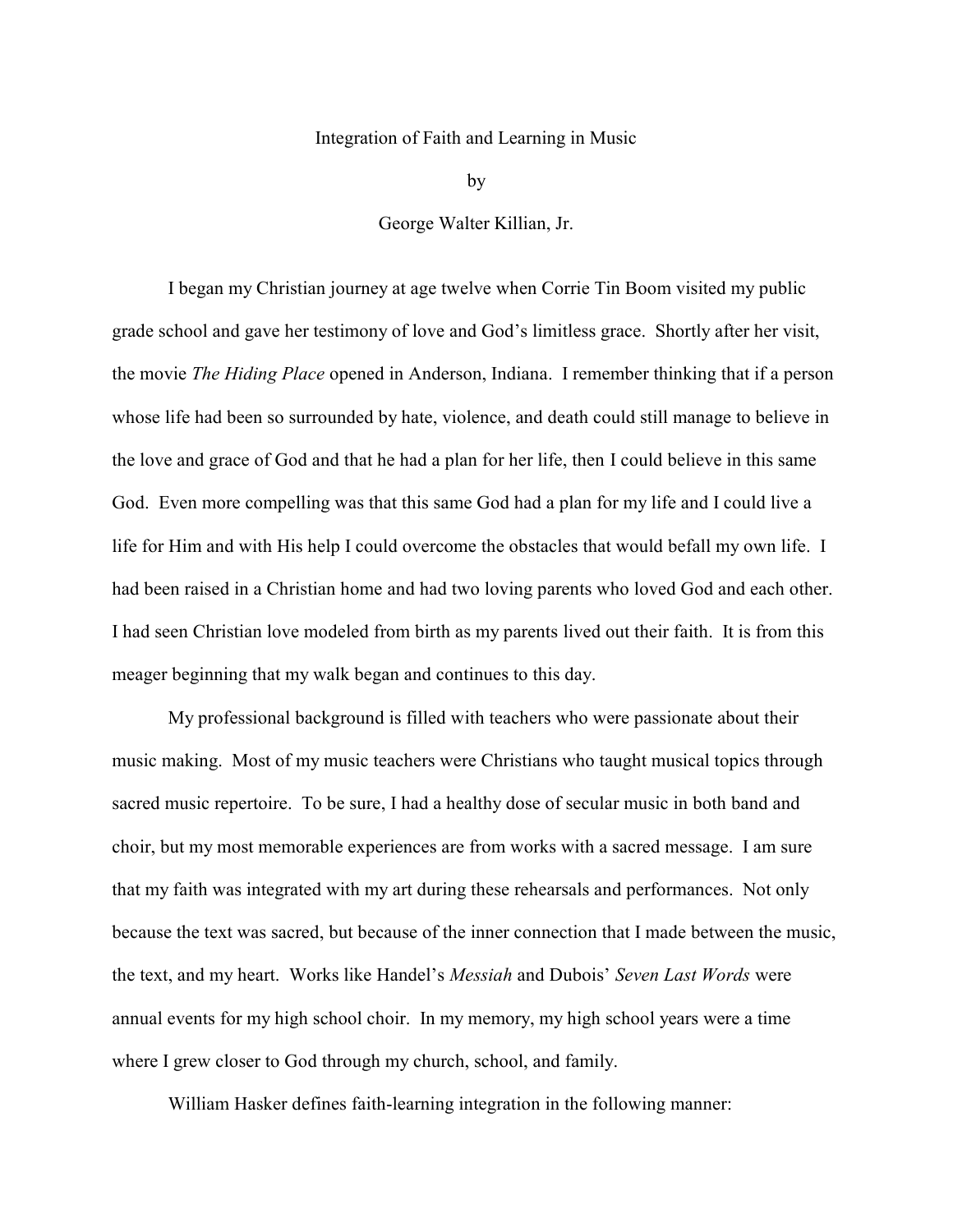Faith-learning integration may be briefly described as a scholarly project whose goal is to ascertain and to develop integral relationships which exist between the Christian faith and human knowledge, particularly as expressed in the various academic disciplines. (231)

Hasker further explains that faith-learning integration 1) is not the cultivation of personal Christian living on the part of the faculty member, 2) does not mean using academic disciplines as a source of illustrations for spiritual truths, and 3) is not a public relations program designed to convince constituents of the Christian character of an institution (230-231). Because I am a follower of Christ, His teachings should permeate all of my life, including my decisions with regard to my teaching. Arthur Holmes would say that I am a Christian teacher and not just a teacher who happens to be a Christian (45). Because I am a Christian teacher it should affect the way I teach and also the way I interact with my peers and my students. Yet just because I am a Christian does not mean that I am automatically integrating my faith in what I teach. I must plan and be purposeful about integrating my faith into my teaching. I must endeavor to seize upon the moments in my teaching where further explanation and exploration into my faith is warranted. Holmes describes faith-learning somewhat like Hasker:

A Christian college does not exist to combine good education with a protective atmosphere, for Christians believe that the source of evil is ultimately within the heart, not without. The Christian college does not exist only to offer biblical and theological studies, for these are available in other kinds of institutions, and could be offered through adjunct programs at state universities without the tremendous expense of offerings in the arts and sciences. The distinctive of the Christian college is not that it cultivates piety and religious commitment, for this could be done by church-sponsored residence houses on secular campuses.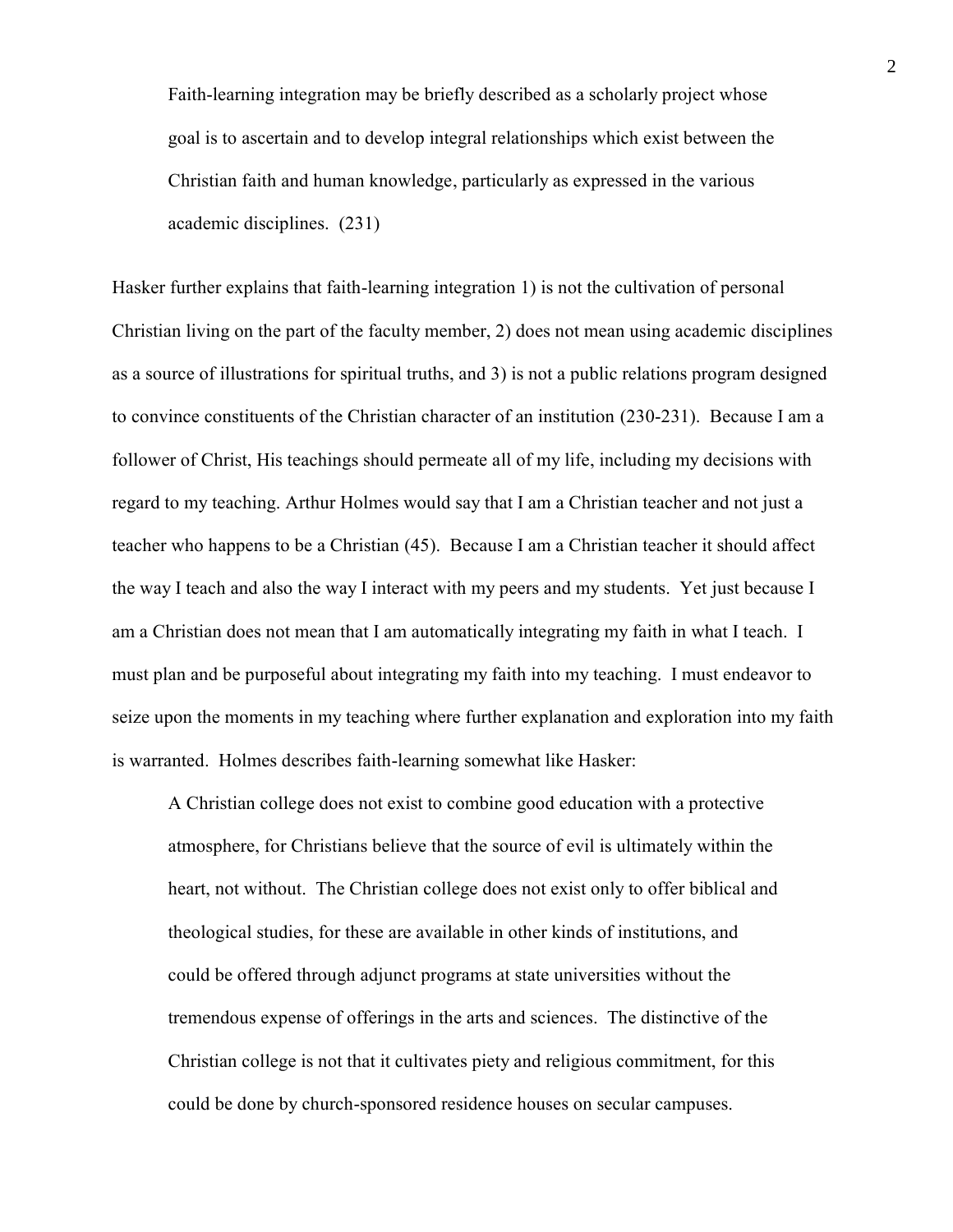Rather the Christian college is distinctive in that the Christian faith can touch the entire range of life and learning to which a liberal education exposes students. (45)

A brief survey of the ten students in my University Life class yields an interesting look at what they perceive about their reasons for coming to Huntington University. When asked about their reasons, most responded with the very things that Hasker and Holmes said were not the only things we should be about. The current students were very attracted to the protective atmosphere and the Christian character of our university. They wanted to be sheltered from evil and not have to engage in the daily battle of peer pressure placed on their moral convictions that would be put to the test at many other institutions of higher learning. Study of the Bible also ranked high on their list of important reasons for choosing Huntington. Holmes notes: "Many attend Christian colleges for reasons that are so secondary, if not altogether inadequate, that they will end up frustrated unless they can find other meaning to their education, a meaning that is large enough to carry the weight of all that college involves" (3). While I agree with Hasker's and Holmes' definitions of faith-learning integration, I do believe that most students will come initially for the same reasons stated by the students in my University Life class. However, it is our job once they arrive to help our students come to a deeper understanding of what faith learning can be about. Since I am in agreement with Hasker and Holmes, the goal of the rest of my paper will be to relate and develop the integral relationship between Christian faith and human knowledge as it relates to the field of music.

The goals of any Christ-centered music program should be (1) exaltation: involving thanksgiving, praise, and worship; (2) edification: involving teaching, encouraging, and discipleship; and (3) evangelism: involving out-reach to a lost world. The Christian liberal arts institution must strive to help all its students, regardless of major, to achieve these goals. It can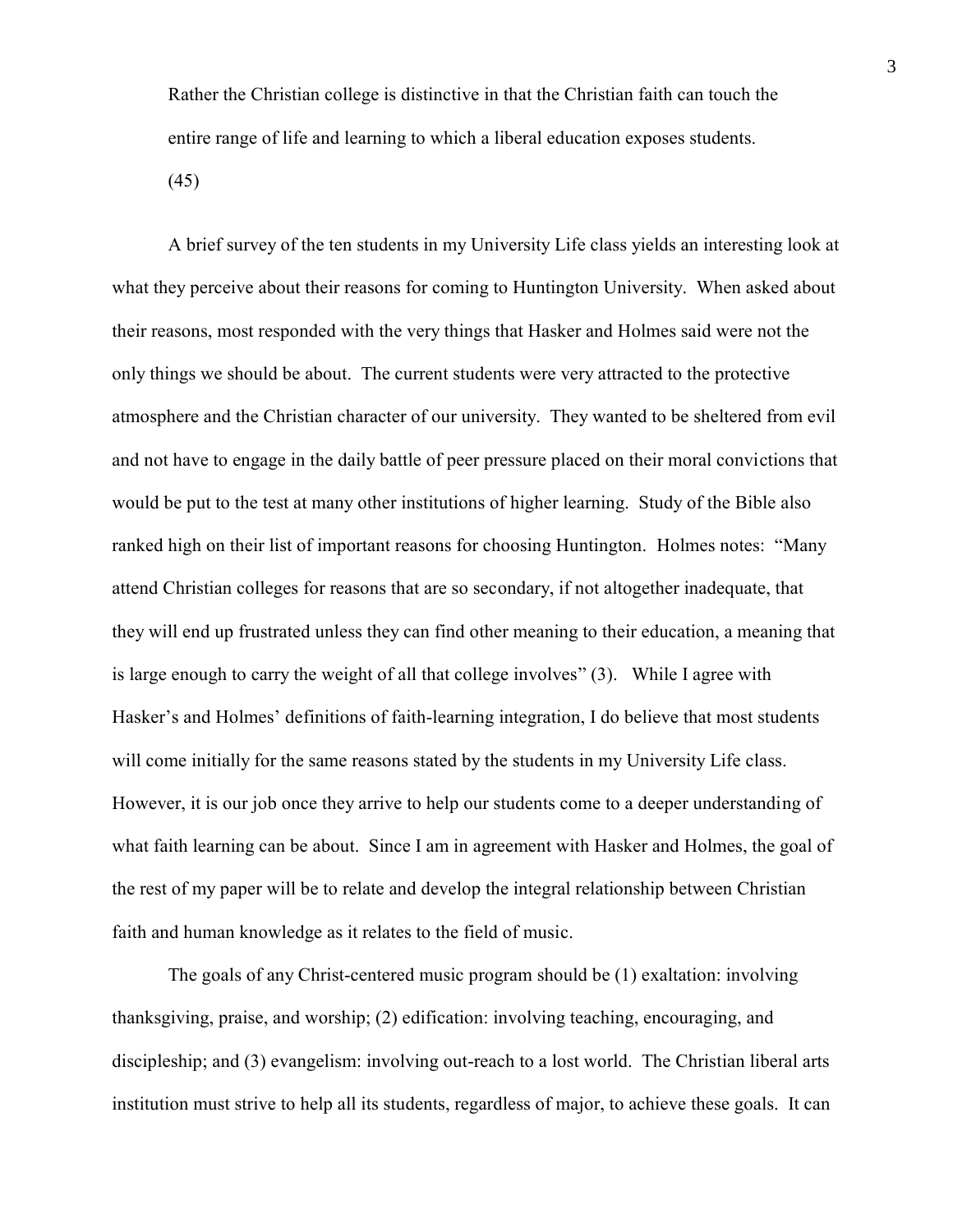accomplish this by giving students the best education possible, an education that is both well rounded and filled with life experiences only a liberal arts education can offer. Music provides an excellent means by which students may receive the best training possible while exploring the history of their faith from a musical perspective.

The Bible holds many examples of the importance of music in the lives of God"s people. The first recorded song in the Bible, Moses" song to God after the parting of the Red Sea ("Then Moses and the Israelites sang this song to the LORD : "I will sing to the LORD, for he is highly exalted. The horse and its rider he has hurled into the sea." Ex. 15: 1, NIV), shows the importance of music in exalting God during times of victory over their enemies. Joshua and his army were commanded by God to use music and shouting to destroy the walls of Jericho: "When the trumpets sounded, the people shouted, and at the sound of the trumpet, when the people gave a loud shout, the wall collapsed" (Josh. 6: 20). David used music to calm an angry king: "Whenever the spirit from God came upon Saul, David would take his harp and play. Then relief would come to Saul; he would feel better, and the evil spirit would leave him" (I Sam. 16: 23). The Psalms are written as songs of worship and are the basis of numerous art songs and choral masterpieces. For example, Psalm 84:1 provided the inspiration for one of the most beautiful movements of Brahms" *Requiem*: "How lovely is your dwelling place, O LORD Almighty! My soul yearns, even faints, for the courts of the LORD." This same chapter also provided the inspiration for a contemporary worship song based on verse 10, which says, "Better is one day in your courts than a thousand elsewhere." In the New Testament, songs celebrated pivotal moments of faith for Zechariah as he prophesied the mission of his newborn son John to prepare the way for the Most High (Lk. 1: 68-79) and Mary"s song as she rejoiced in humility with Elizabeth over the angel's news that she had been chosen to carry the Son of the Most High. (Lk. 1: 46-55). Paul and Silas prayed and sang hymns to God while locked in chains in prison, only to witness the power of God to save them (Acts 16: 25). In Matthew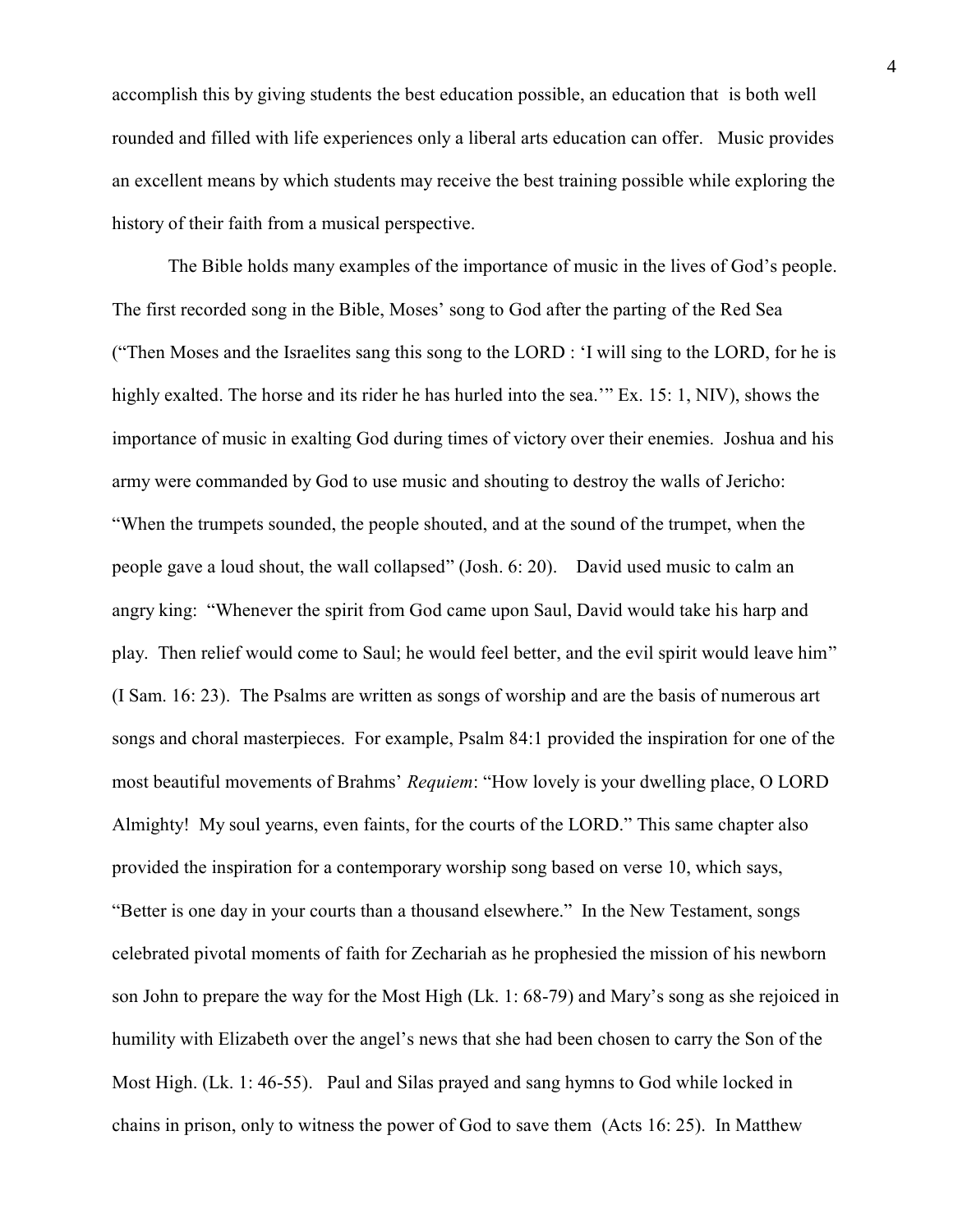26:30, at the conclusion of their last meal together, Jesus and His disciples raised their voices in song, singing a traditional Jewish hymn based on Psalm 118:24, which says, "This is the day the Lord has made; let us rejoice and be glad in it." Finally, the most powerful example of the importance music in our relationship with God Almighty comes from Zechariah 3:17, which states: "The LORD your God is with you, he is mighty to save. He will take great delight in you, he will quiet you with his love, he will rejoice over you with singing." We worship a God Who uses music to rejoice over us! Such powerful Biblical examples serve to remind us that music is woven into the fabric of our very existence. As we grow in our faith, we learn from the rich heritage of music begun in the days of Moses that continues through the great works of contemporary composers and performers of today. All music that seeks to glorify God through exaltation, edification, and reaching the lost draws us closer to fellowship with Him.

As a professor of music, I have the opportunity to share this rich heritage of music from a Biblical perspective and help my students to see the connection between music, as a gift from God, and their own personal journeys of faith. The integration of faith is a natural by-product of teaching music, a fact that was apparent even to Plato:

Education in music is most sovereign, because more than anything else rhythm and harmony find their way to the inmost soul and take strongest hold upon it, bringing with them and imparting grace, if one is rightly trained, and otherwise the contrary. And further, because omissions and the failure of beauty in things badly made or grown would be most quickly perceived by one who was properly educated in music, and so, feeling distaste rightly, he would praise beautiful things and take delight in them and receive them into his soul to foster its growth and become himself beautiful and good. The ugly he would rightly disapprove of and hate while still young and yet unable to apprehend the reason, but when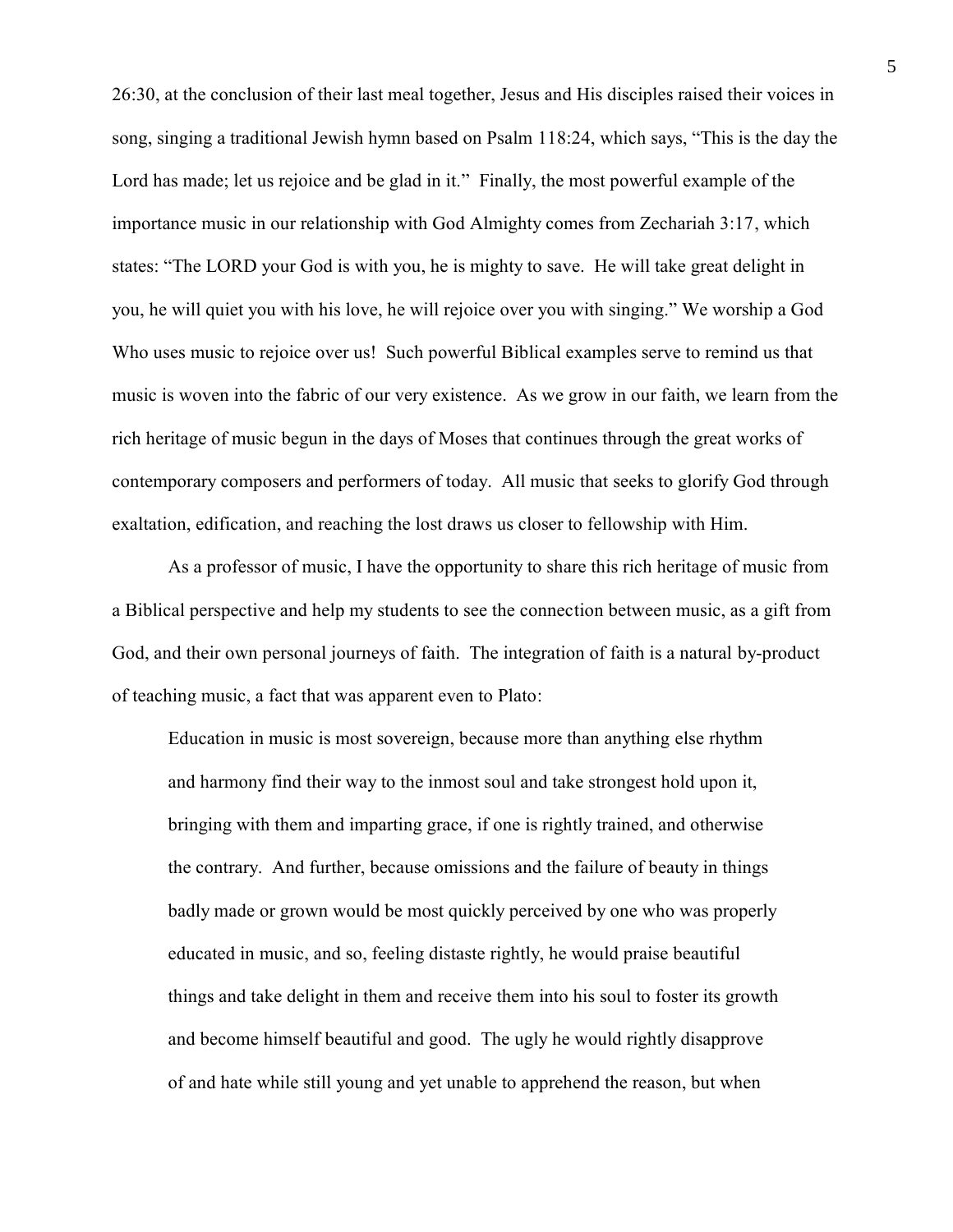reason came the man thus nurtured would be the first to give her welcome, for by this affinity he would know her. (qtd. in Mark 6).

Plato knew that music had the power to touch the inmost soul and that education in music could contribute to the student"s aesthetic choices for the rest of their lives, i.e., it could impart knowledge about things of beauty and also heighten their aesthetic experiences. Holmes agrees in principle when he asserts that "all beauty is from God no matter where it is found, the artistic creativity of people is God"s good gift" (48).

Martin Luther, the founder of the Reformation during the sixteenth century, also held music in high esteem:

Satan is a great enemy to music. It is a good antidote against temptation and evil thoughts. The devil does not stay long where it is practiced.

Music is the best cordial to a person in sadness, it soothes, quickens, and refreshes his heart.

Music is a semi-disciplinarian and school-master, it makes men more gentle and tender-hearted, more modest and discreet.

I have always loved music. He that is skilled in this art is possessed of good qualities, and can be employed in anything. Music must of necessity be retained in the schools. A school-master must be able to sing, otherwise I will hear nothing of him.

Music is a delightful, noble gift of God, and nearly related to theology. I would not give what little skill I possess in music for something great. The young are to be continually exercised in this art, it makes good and skillful people of them.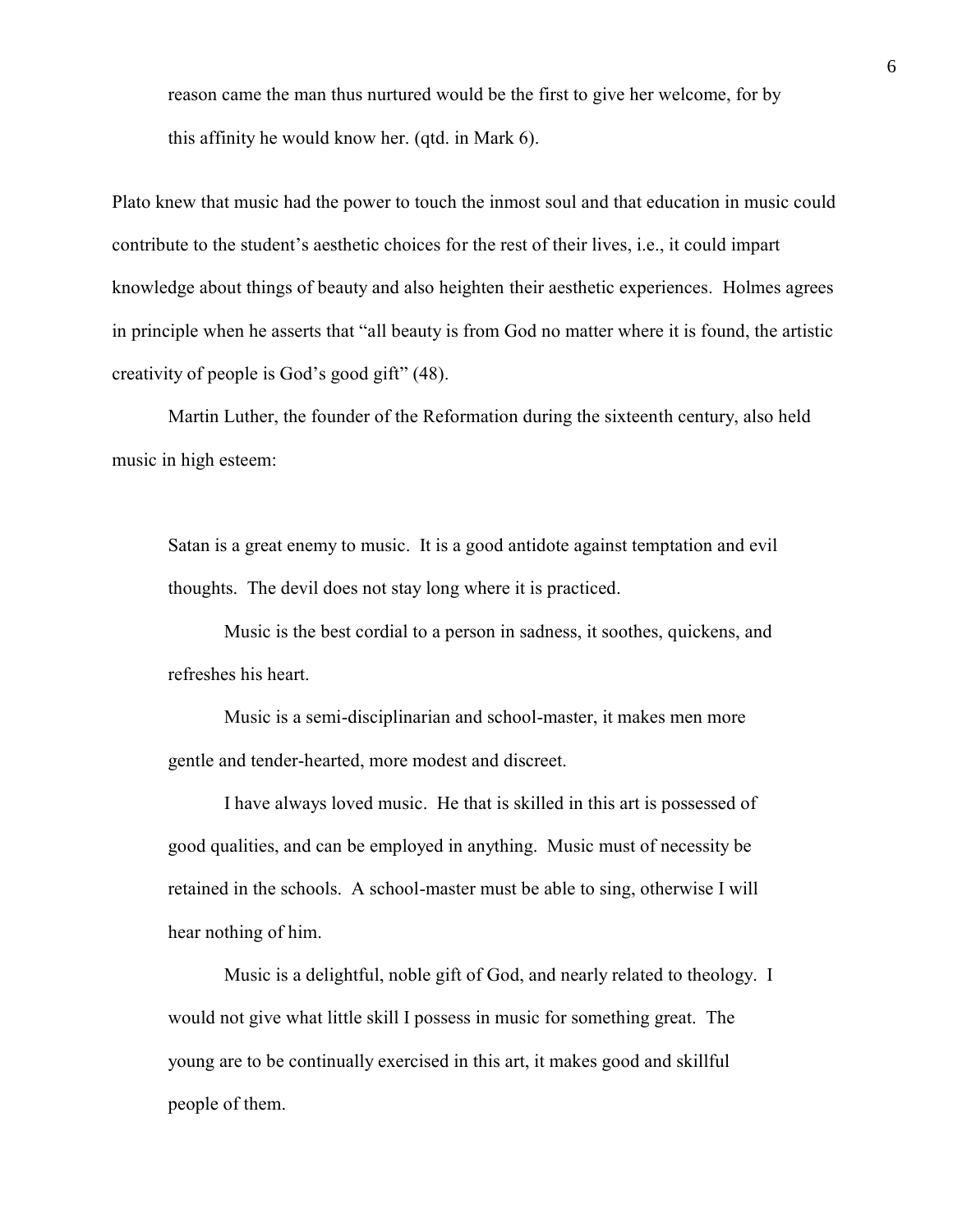With those that despise music, as all fanatics are wont to do, I am not pleased, for music is a gift bestowed by God and not by man. So it also banishes Satan, and renders men joyful, it causes men to forget all wrath, uncharity, pride, and other vices. Next to theology, I esteem and honor music. And we see how David and all the saints clothed their pious thoughts in verses, rhymes, and songs, because in times of peace music rules. (qtd. in Mark 31-32).

So what is it about music that gives it such power over our thoughts and actions? Music can be an outpouring of our soul in thanksgiving, praise, and adoration of our Lord. It is a natural response to God"s grace in our lives. The Bible is filled with instances where mankind was moved to use music to communicate with our Maker. Whether we call out to Him in times of need or we extol His deliverance from disaster, music can help us commune with our Lord. The power of music and understanding how it has been used can be found in the study of music history.

Holmes again:

History is strategic in this regard when it is studied not just as a factual chronicle of rulers and wars and dates, but more as cultural and intellectual history. In that perspective it reveals the significance of ideas and values out of which people (reflective and valuing agents, that is) have acted. It becomes a history of governing ideals, and it included the creative and redemptive influence of Christianity in the shaping of our culture. (53)

We must study our musical past in order to understand how music has shaped our current culture. When we study how the children of Israel responded to God, we can begin to understand our own response to God in our contemporary society.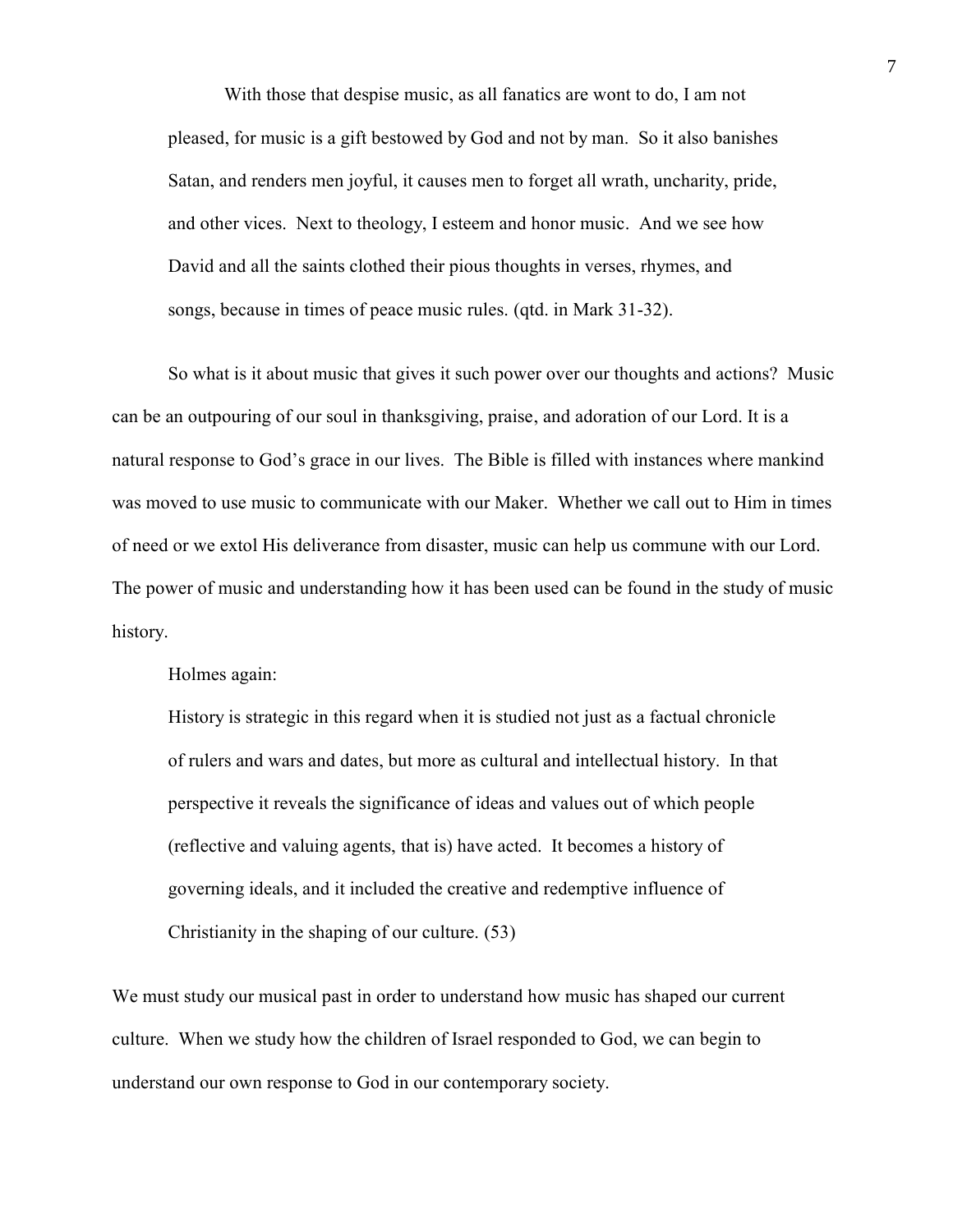The study of music history is an integral part of my daily instruction. I teach music history in all of my classes. Concert Choir, Choral Literature, Choral Arranging, Choral Methods, Middle School Methods and Choral Conducting all rely heavily on music history as a foundation for instruction. For instance, this semester in Concert Choir we are presenting a Choral Masterworks Concert. The repertoire for this performance is Schubert"s *Mass in G*, Brahms' "How Lovely is Thy Dwelling Place" from *German Requiem*, Handel's "Sing Unto God" from *Judas Maccabaeus*, Beethoven"s "Hallelujah" from his *Christ on the Mount of Olives*, and Mozart"s *Ave verum corpus*. Most non-musicians realize that we must learn the notes and sing the syllables at the prescribed time. We probably must decide when to get louder and when to sing softly. But it does not end there! In the process of rehearsing this repertoire we will also explore the lives of each composer and will delve into the texts and discuss the historical importance of each piece. We will examine and translate the text of the Latin Mass and discuss how Brahms" *Requiem* was a by-product of Martin Luther"s reformation more than two hundred years after his Ninety-Five Theses were posted on the door at Wittenberg in 1517.

Holmes observes:

Be it the history of science or of philosophy or of art or whatever, we have available historical samples of faith in creative contact with learning. They give us precedents on which to build, a tradition in which we too stand. They underscore the fact that God is at work in the history of the arts and sciences, as well as in the church and the nations, and this history continues today in our own efforts at a constructive relation of faith and learning. (54)

In rehearsal we will discuss healthy vocal technique and ways to balance and blend our choral sound. Of highest importance to me is our musical expression. It is musical expression that connects the singer to the message. Without musical expression our offering will be a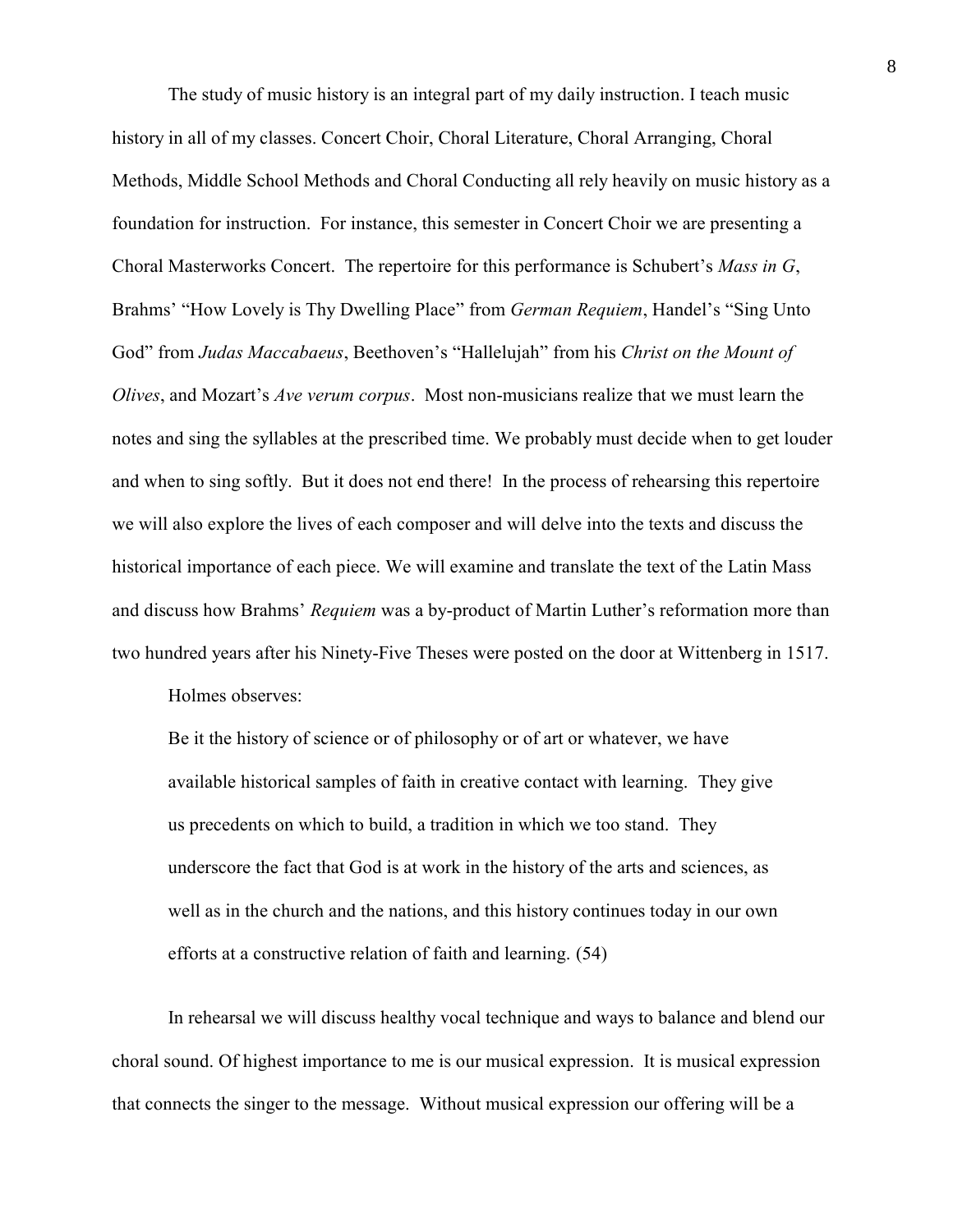clanging gong, devoid of thought or meaning. My goal at each rehearsal is to encourage the students to think about the message, to make their music an offering to God each time we meet. Sometimes it is very easy for the students to get caught up in thinking only about vocal technique or just singing the right syllable at the right time. When they perform in this manner they will not be drawn into the message of the music. I must be the catalyst that draws the singers' attention to matters of faith while they are negotiating the other demands of musical performance. It is far more than a performance, even during rehearsals; it is dedicating our gifts and talents as a praise offering to our God. Not because we want to attain a flawless performance, but because we want to offer God our very best. And only when we feel that we have honestly laid our best effort at the feet of our Master will we be satisfied.

Of the three strategies of faith-integration—compatibilist, transformationist, or reconstructionist—described by William Hasker and based on David L. Wolfe and Ronald R. Nelson"s work, I feel that my discipline falls comfortably within the compatibilist strategy.

According to the compatibilist strategy, "the integrity of both faith and discipline are in large measure presupposed. And the scholar's task is one of showing how shared assumptions and concerns can be profitably linked." As is evident from this, the compatibilist does not recognize any deep, fundamental tension between the assumptions and the procedures of her discipline and the Christian faith. She feels comfortable and "at home" both in her faith and in her scholarship; her aim is to demonstrate and exhibit the unity between them which already exists, at least potentially. (Hasker 233)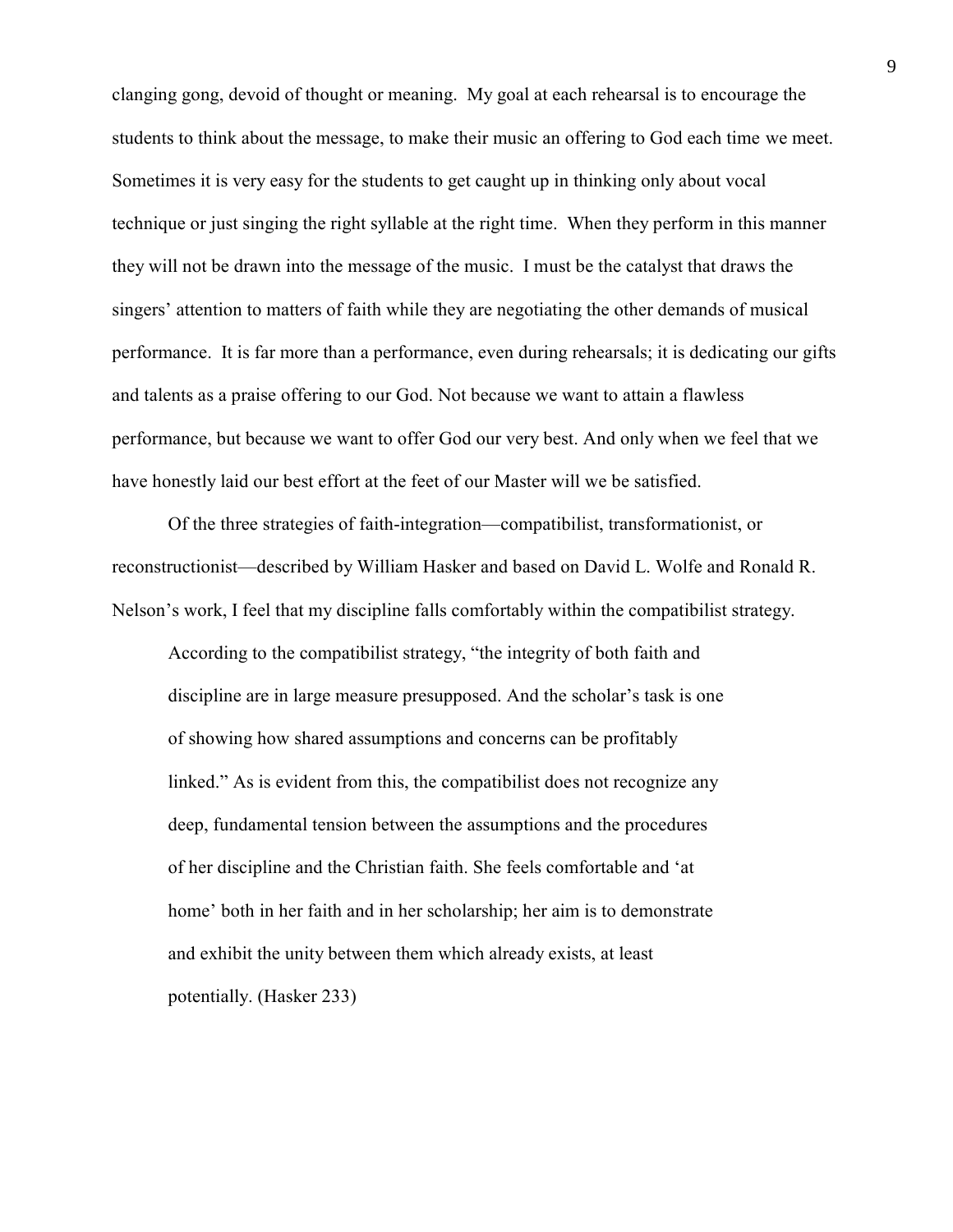Since music has been used as a form of worship throughout mankind"s existence, it has a central place in many worship experiences today. Music can draw us closer to our Lord and foster a closer relationship with Him.

In the fall of 2002 the Huntington University Music Department, in conjunction with the Admissions Office, created a departmental brochure to be used as a recruiting tool. In it, we faculty shared our thoughts about what God's calling is for those who perceive God's direction in their lives for a vocation in music.

Scripture is filled with examples of individuals who worked diligently to perfect their musical skills. They achieved positions of leadership and fulfilled God's purpose by becoming accomplished musicians. Young David entered the court of King Saul because he was a skilled harpist. Kenaniah achieved ministry leadership because of his great skill in singing. I Chronicles 25 describes hundreds of vocalists and instrumentalists, "all of them trained and skilled musicians for the Lord." The Hebrew word "maskil," meaning to become wise or skillful by instruction, is found in more than a dozen Psalms referring to music. Music is a high calling. It enriches our lives, cheers our darkest days, stirs our emotions, and stimulates our intellect. Music shapes our culture. Our world needs skillful musicians, men and women who can compose wisely and perform well. ("Huntington College n.p.)

In reviewing this text, I am reminded of Paul"s letter to the Romans, where he writes: "We have different gifts, according to the grace given us" (12: 6a). In turn, Holmes' more recent musings come to mind: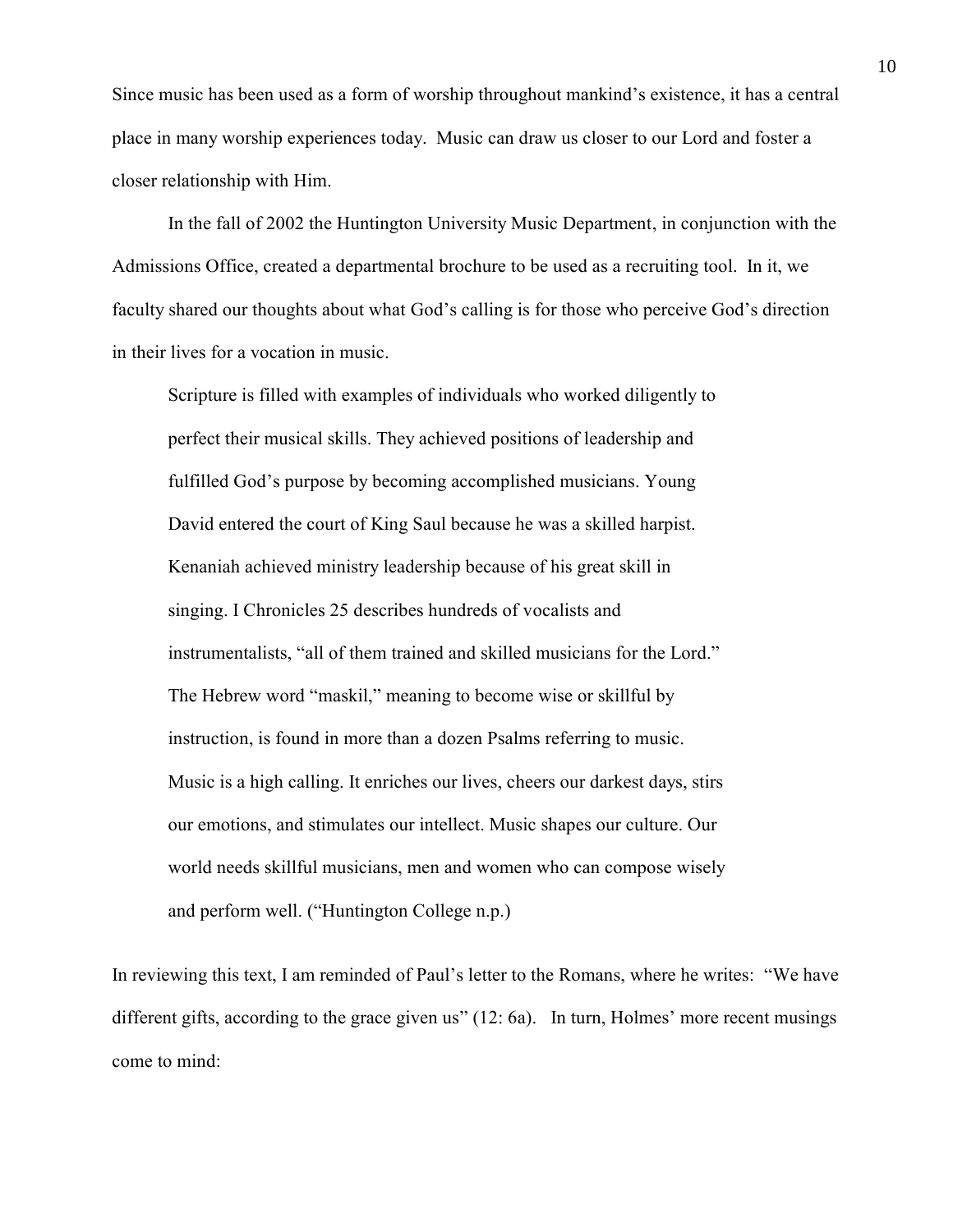Especially in performance areas and in the disciplined development of skills (although certainly not only there), the attitude of the teacher or student is the initial and perhaps most salient point of contact with the Christian faith. . . . A positive, inquiring attitude and a persistent discipline of time and ability express the value I find in learning because of my theology and my Christian commitment. (Holmes 47)

Getting students to buy into hard work is very difficult at times. Music majors are known for long hours and schedules that do not leave much time for extracurricular activities. All kinds of motivational techniques and encouragement are used to help the students run the races that God has set before them. Holmes reminds us that it is important to help students realize that there is a season for everything and that at this time in their lives God wants them to increase in knowledge and skill.

The first task of integration is at the personal level of attitude and motivation. . . . Somehow or other the student must realize that education is a Christian vocation, one"s prime calling from God for these years, that education must be an act of love, of worship, of stewardship, a wholehearted response to God. (Holmes 49)

Students must understand that their education is their vocation for the time being and their devotion to their craft will bring honor and glory to God. Once they are focused on their education as their mandate from God, they realize that what they are learning and how they are learning to learn has a direct impact and benefit on their future quality of life. Hopefully, by the time they graduate, our students will be capable of the higher learning skills of analysis and synthesis and will use these learned skills to problem solve in their future life's journeys.

During the brief years we have to assist them in their search for knowledge and truth, we can also help them see the value of learning how to use their gifts and talents to bring glory and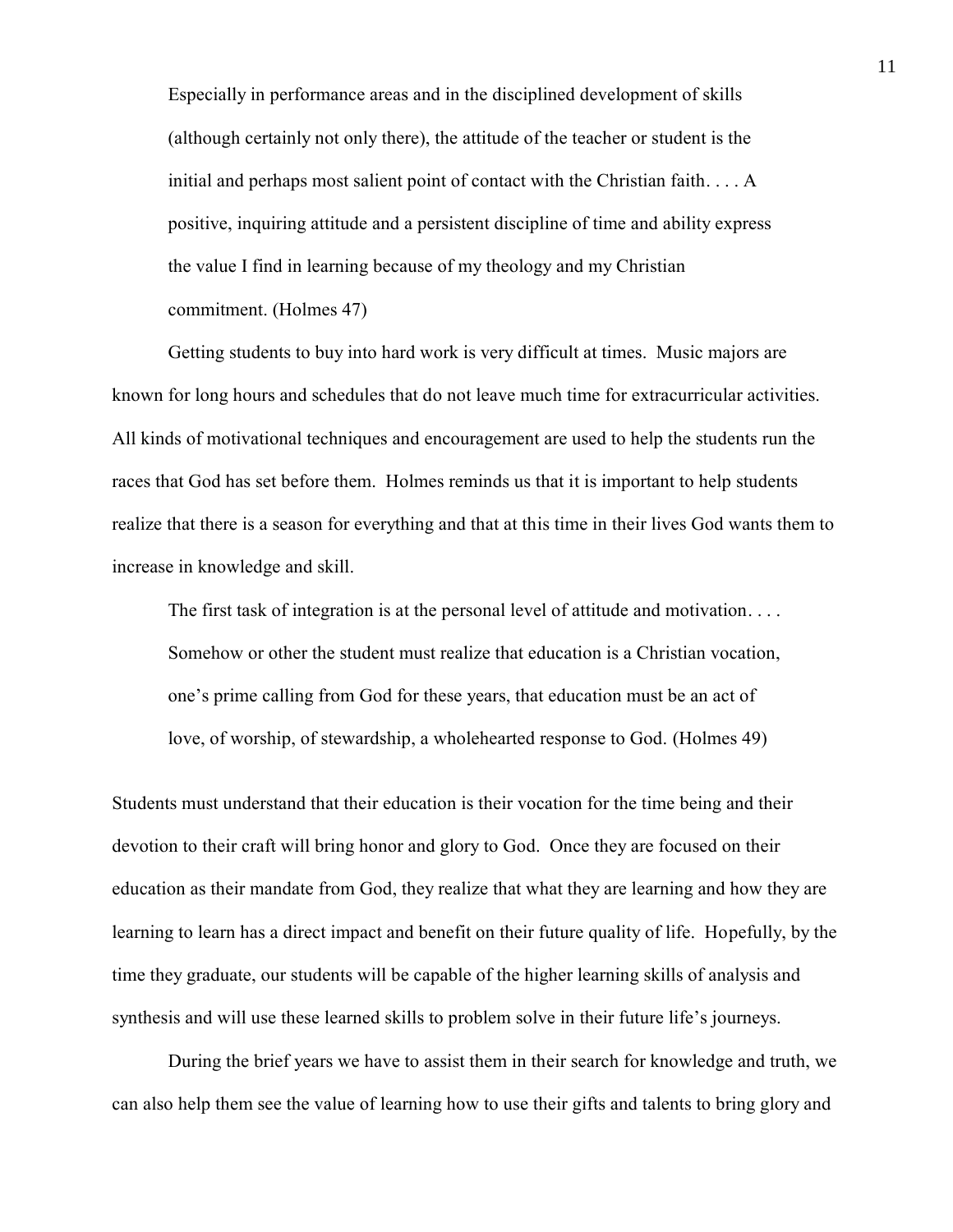honor to Christ Jesus. Music has the power to elevate the human experience by drawing us closer to God as our Creator, Redeemer, and Lord; conversely, music can also drive us far from Him through our sinful nature. Holmes cautions that "sin occurs not when we enjoy created things but when we misuse them. The sin, in fact, is in not valuing as we should the resources God has made" (14). Students ultimately still have the power to choose. If they choose the former, then they will experience the joy and blessing that comes from that decision. If they see the value of integrating their faith with their music, then we as their faculty and mentors have succeeded.